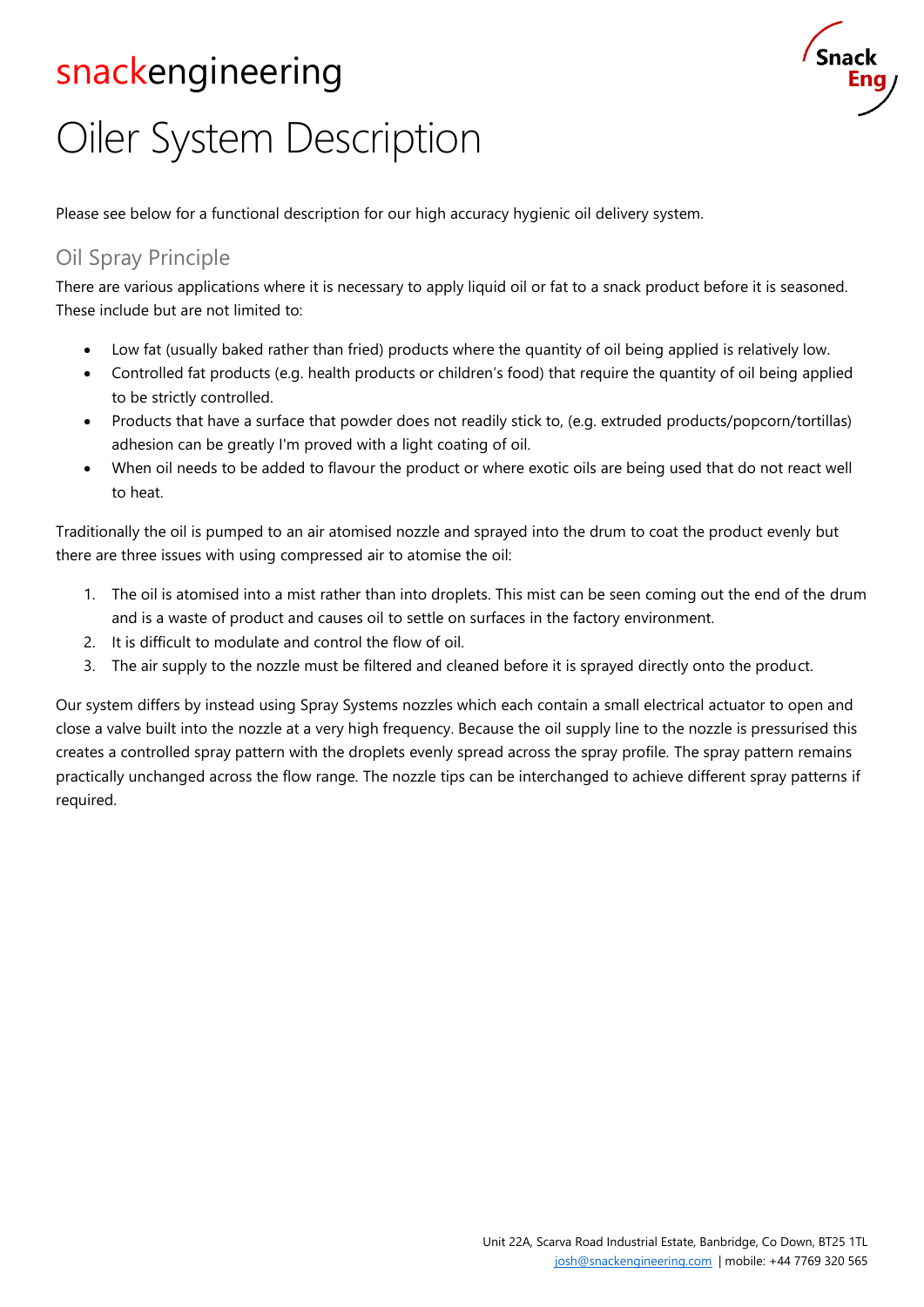





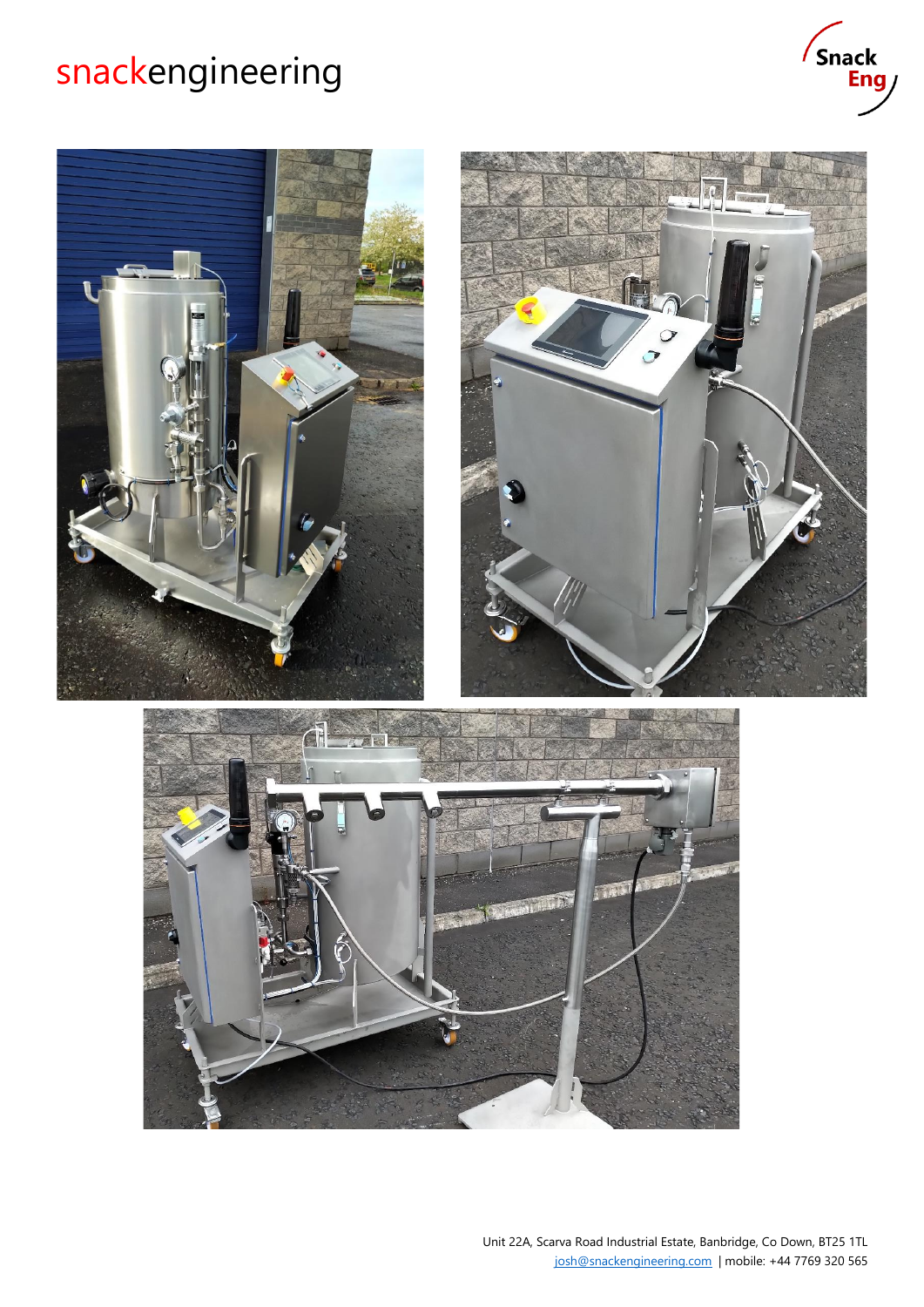Operating Procedure





The system is controlled by a PLC (Siemens) and 10" full colour HMI, with the ability to integrate with upstream and downstream equipment. When running manually the operator will input the Kg/Hr of oil required from the system and when running automatically the output will be a function of the measured unflavoured product entering the drum (controlled by an analogue input signal).

Each recipe will have the ability to program the system with the ratio of oil/powder that is required. All of these parameters can be controlled on the screen manually or by communications with an external system through ethernet.



Oil is added to the tank by the operator (auto fill is available). The tank is double skinned with a heated water jacket in the outer skin which heats the oil to allow for a better spray pattern. The heater has an over temp thermostat to prevent boil off with the oil temperature being controlled by a probe in the oil portion of the tank with the setpoint and actual temperature being displayed on the HMI.

The top of the tank has an IFM ultrasonic sensor to give an indication on the HMI of the quantity of oil left in the tank.



The oil is drawn from the tank (or a bypass is available if pumping from an external container is required) by a fully stainless pneumatic piston pump, pressure is regualted and displayed on an IFM electronic pressure gauge. The oil flows through a stainless cleanable 100 micron filter with drain valve.

From here the flow is measured by a turbine flow meter the passes to the nozzles and drum via a braided hose complete with heavy duty quick release couplings. The PLC monitors the 'actual' oil flow and automaticially increases or decreases the frequency of nozzles pulses to achieve the correct flow.